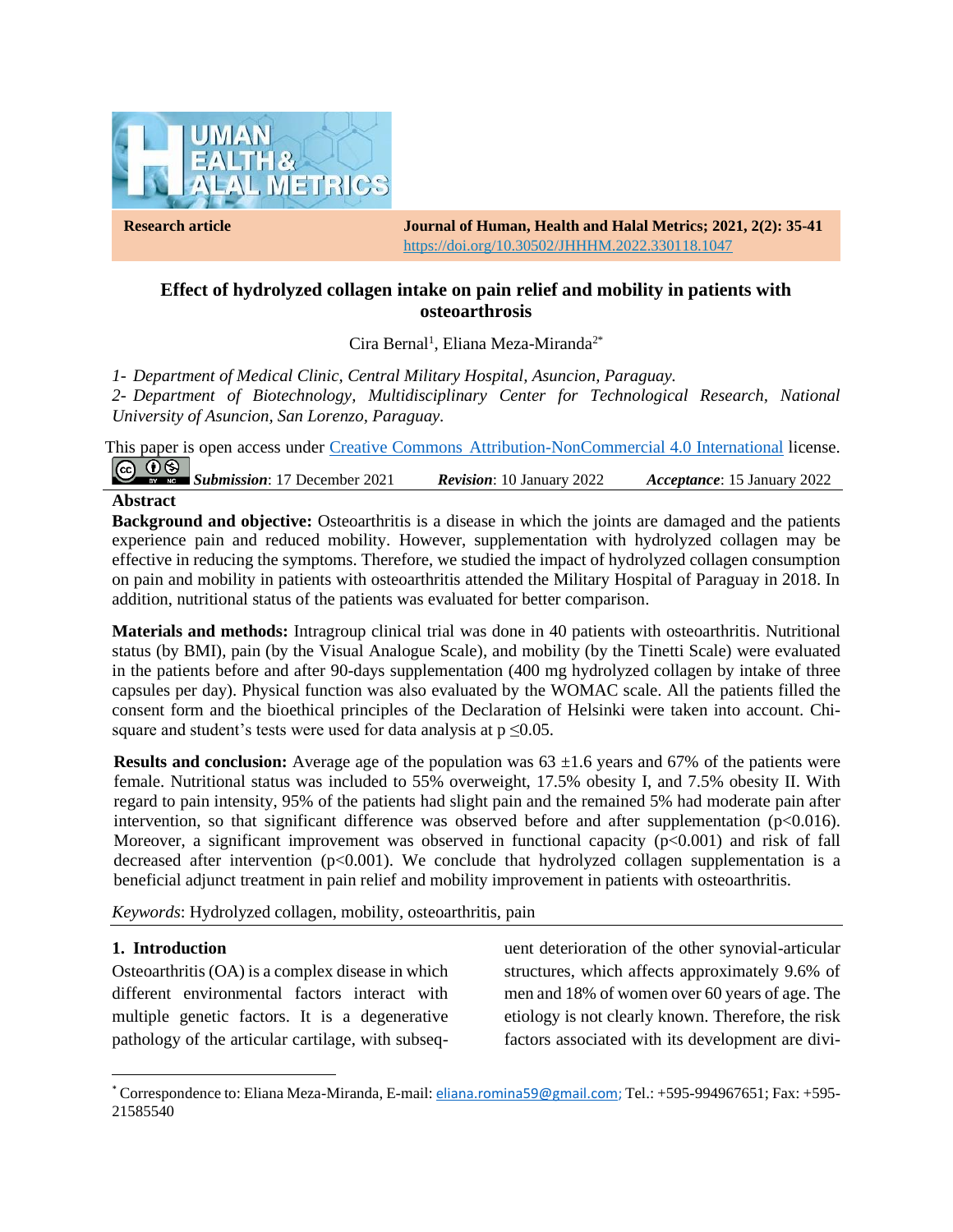ded to being modifiable and non-modifiable [1]. Obesity is of influential modifiable factors. Excessive weight increases joint loading, resulting in deleterious effects on weight-bearing joints. Overweight can stress articular cartilage beyond its biological capabilities and causes degenerative outcomes [2]. Up to 0.5 kg weight loss entails a reduced load across the knee joint 2- 4 times [3,4]. Body fat mass is also a risk factor for cartilage defects. For example, 1-kg increase in total body fat accelerates the cartilage defects, as a hallmark of early knee osteoarthritis [5]. Metabolic and brachial factors may explain the higher incidence of OA in non-weight-bearing joints (e.g. hands) in people with high body mass index (BMI) and body fat [6].

Destruction of cartilage is usually occurred in joints of knees, hips, lower back, neck, and small joints of fingers [7]; however, knee joint is the most affected in approximately 83% of OA patients [8]. The main clinical manifestations of OA are joint pain, stiffness after inactivity, limited mobility, crepitus, varying degrees of local inflammation, and occasionally stroke [9].

Treatment of arthritic pathology is difficult, considering that there is no consensus on reference treatment. Currently, pharmacological and non-pharmacological modalities are taken into account. Importantly, a basic therapeutic core should be implemented for all locations. For example, increasing people awareness and education, self-care, reduction of overweight, and exercise are strongly recommended; although patients' adherence to specific treatment is also essential [10].

Salazar-Guzman and Garfias-Rosas showed that use of collagen in OA reduces joint stiffness, followed by improving the quality of life in treated patients [11]. Another study revealed that continuous intake of hydrolyzed collagen (HC) helps in joint pain reduction, slows down loss of bone mass, and attenuates signs of dermal aging. These features along with its safety and tolerance, make HC an appropriate supplement for longterm use in prevention and treatment of chronic degenerative diseases (OA and osteoporosis), as well as to prevent and attenuate dermal aging [12].

In medium- and long-term treatments, cease of progressive deterioration of articular cartilage and subchondral bone by disease Modifying Osteo Arthritis Drugs (DMOAD) is of concern. Nonetheless, no effective DMOAD drug has been introduced. Interestingly, HC is a highly absorbable protein that stimulates the regeneration of articular cartilage and is considered as a useful therapeutic agent for prevention and/or treatment of osteoarthrosis [13].

The current work tried to examine the efficacy of HC supplementation in treatment of OA. For this, assessment of nutritional status, pain intensity, physical function, and risk of fall were monitored in adult patients with OA before and after HC supplementation. The main objective was development of a safe route in favor of reduced consumption of anti-inflammatories and analgesics in the patients.

### **2. Materials and methods 2.1.Study design**

The current work was experimental intragroup study in which the dependent variables were measured before and after intervention in the OA patients. The investigation was carried out in 2018 in the Central Military Hospital, located at 745 Don Bosco Street in the city of Asuncion (Paraguay). The research was conducted according to the ethical principles of the Declaration of Helsinki [14] and approved by the Hospital Ethics Committee.

The study was carried out for three months (August-October 2018) by investigators of Clinical Medical Department of the Hospital. Three timepoints were considered: baseline visit, follow-up visit, and final visit after three months of treatment. Prior to screening, the details, aim, methodology, and possible risks of the study were explained to the patients by the clinical investigators. The patients included in the study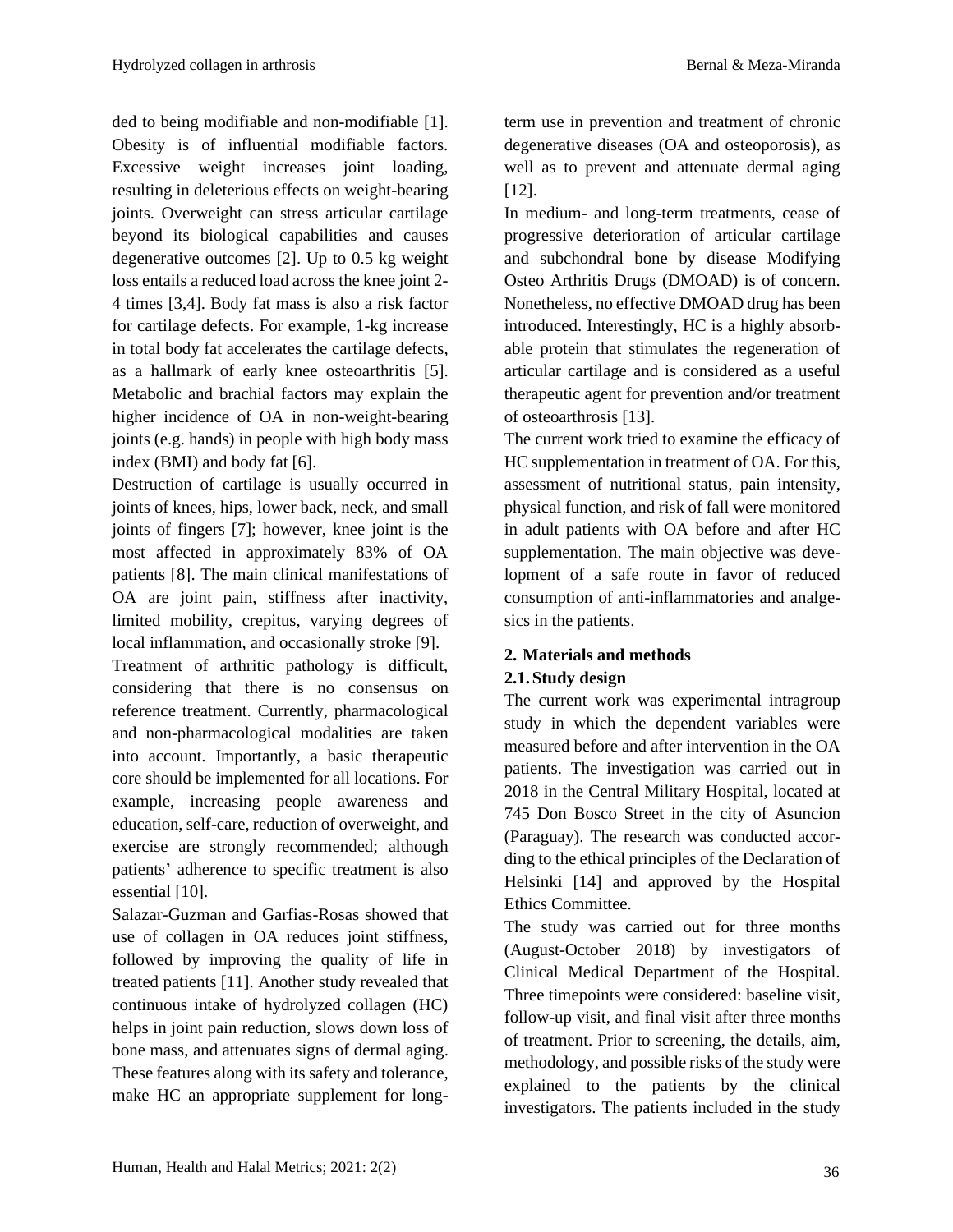underwent the usual assessments according to routine clinical practices so that their participation did not entail any additional risk.

# **2.2.Clinical endpoints**

Two endpoints were included in the study. The primary endpoint was evaluation of HC efficacy in reduction of pain in the patients with OA. The secondary endpoints were 1) evaluation of nutritional status in the patients by using anthropometric indicators before and after supplementation, 2) evaluation of functional capacity in the patients by the WOMAC Index (Western Ontario and McMaster Universities Arthritis Index) before and after supplementation, and 3) assessment of risk of fall in the patients by using the Tinetti Scale before and after supplementation.

# **2.3.Participants**

Inclusion criteria were 1) outpatient men and women over 40 years of age with diagnosis of OA who attended the hospital in the second half of 2018, and 2) willingness to participate in the study by signing the informed consent form.

Exclusion criteria were 1) pregnancy in women, 2) patients with physical or mental disabilities, 3) patients with kidney disorders and those with allergy to animal protein or any contraindication to receive collagen, 4) patients who consumed other supplements, 5) patients who underwent physiotherapy, 6) patients who performed physical activity, and 7) other conditions interfering in the study (e.g., comorbidities and polymediacation).

To eliminate the biases, each physician visited the first 10 consecutive patients who met all the inclusion criteria (and none of the exclusion criteria) during the recruitment period.

# **2.4. Treatment and patients' evaluation**

HC capsules contained Hydrolyzed collagen (400 mg), Vitamin D (266 IU), Calcium (186.6 mg), Magnesium (16.6 mg), Zinc (2.5 mg), Manganese (0.6 mg), and Copper (0.33 mg). The participants were requested to consume three capsules daily for 90 days.

Nutritional status was studied by determination of BMI according to the parameters of the World Health Organization for adults [15]. Pain intensity was measured by using a visual analogue scale (VAS) of  $0-100$  mm ( $0 =$  no pain,  $100 =$  as much pain as possible). It was measured from the left end of the scale to the point marked by the patient based on his/her perception of pain [16]. Functional capacity was studied according to the WOMAC Index (17 items). Degree of difficulty was defined as none, little, and a lot for the activities of going down and going up the stairs, getting up after sitting, standing, bending over to pick up something, walking through a field flat, getting in and out of a car, shopping, putting on socks, getting out of bed, taking off socks, lying in bed, getting in and out of the shower, sitting, sitting in and out of the toilet, doing housework heavy duty, and light housework. For each item, 0 was the best result and 4 was the worst possible result. The possible score range was 0-68 for physical function. This study evaluated the improvement of physical function in the patients at baseline and after three months of treatment by the WOMAC index scores [17]. Risk of fall was assessed by the Tinetti Scale. This scale was developed to assess mobility and balance in people and includes two dimensions of balance and gait. Maximum score for walking was 12, for balance was 16, and sum of the scales was 28. Scores less than 19 were considered as high risk of fall, scores 19-23 were related to moderate risk of fall, and scores 24-28 were associated with low or slight risk of fall [18].

# **2.5. Statistical analysis**

All statistical analyses were performed with SPSS software version 21. Descriptive analysis of all the variables was done separately and data are presented as mean ±standard deviation. Chi square test was used for analysis of qualitative variables and student's t-test was used for analysis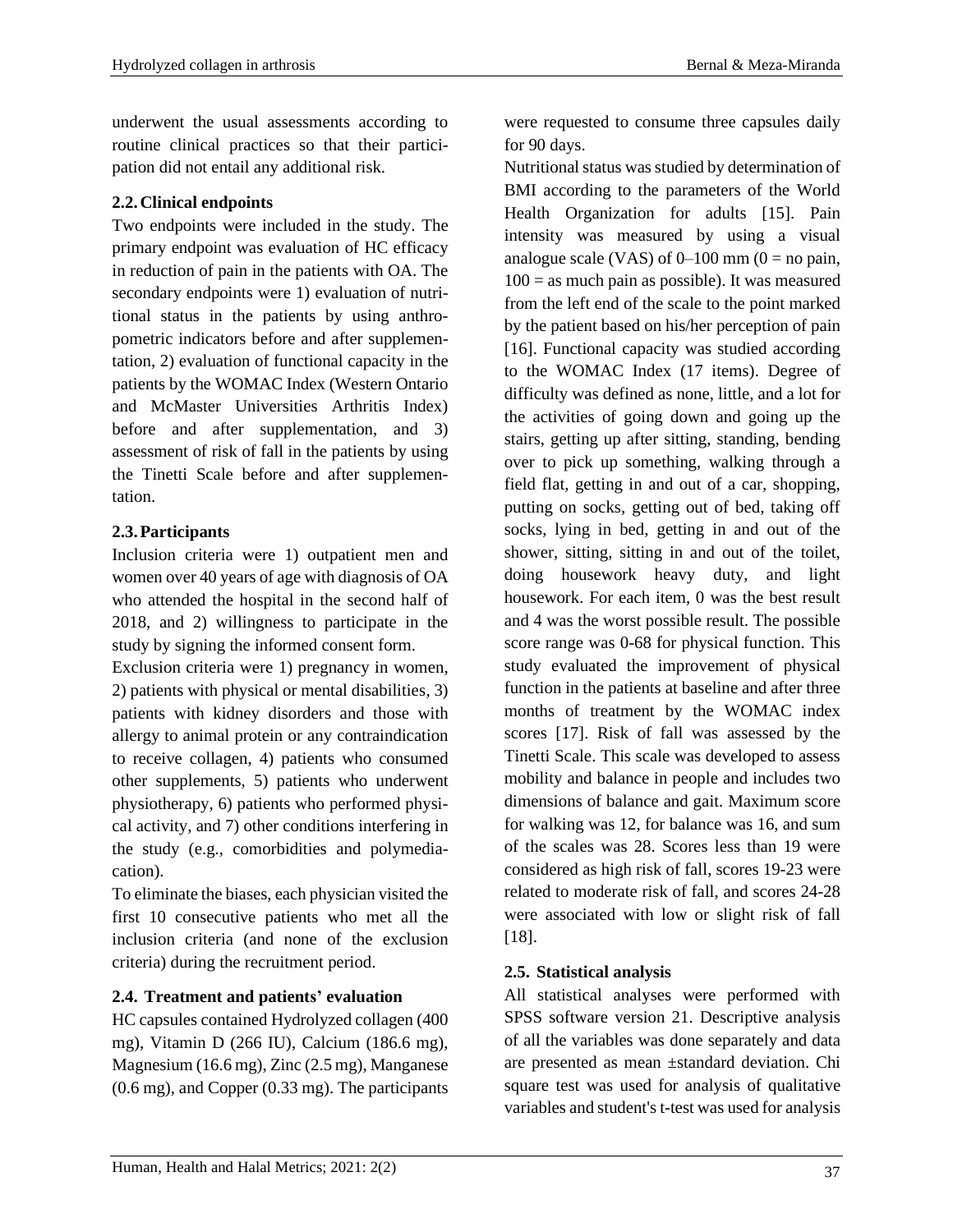of quantitative variables. Differences were significant at  $p \leq 0.05$ .

## **3. Results and discussion**

Forty patients between 41-80 years of age (average age =  $63 \pm 1.6$  years) were included in the current study, of which 67% were female. Age distribution is presented in Table 1. It is similar to the study of Castano et al. in 2015. They studied clinical profile, involvement, and treatment of patients with OA in their knee, hip, and hands and found that most of the patients were female. Although, their patients were older than those participated in our study (average of 68 years) [19]. With respect to the location of pain, majority of patients (33%) felt pain in their knee (Table 2). It was in agreement with study of Negrin and Olavarria which reported knee OA as the most frequent and causative pain and disability in elderly [20].

Table 1- Demographic characteristics of the patients with osteoarthritis

| <b>Characteristic</b> | $\mathbf{n}(\%)$ |
|-----------------------|------------------|
| Gender                |                  |
| Female                | 27 (67)          |
| Male                  | 13 (33)          |
| Age (year)            |                  |
| 41-45                 | 4(10)            |
| $46 - 50$             | 6(15)            |
| 51-55                 | 2(5)             |
| 56-60                 | 4(10)            |
| 61-65                 | 4(10)            |
| 66-70                 | 7(17.5)          |
| 71-75                 | 6(15)            |
| 76-80                 | 7(17.5)          |

Table 2- Site of pain in the patients with osteoarthritis

| $\mathbf{n}(\%)$ |
|------------------|
|                  |
| 16 (33)          |
| 10(20)           |
| 8 (16)           |
| 6(12)            |
| 4(8)             |
| 1(2)             |
| 2(4)             |
| 1(2)             |
| 1                |
|                  |

Regarding the nutritional status, it was observed that 55% of the patients were overweight and 25% of them were obese (Table 3). This observation differed from the results of Castano et al., in which 47.6% overweight or obese were reported [19].

Table 3- Nutritional status of the patients with osteoarthritis

| <b>Nutritional status</b> | $\mathbf{n}(\mathcal{V}_0)$ |
|---------------------------|-----------------------------|
| Adequate                  | 8(20)                       |
| Overweight                | 22(55)                      |
| Obesity I                 | 7(17.5)                     |
| Obesity II                | 3(7.5)                      |

OA is a major contributor to global disability and knee has been identified as one of the most affected joints. Several experiments showed that obesity and OA are closely related. Due to the mechanical effects of obesity on OA, risk of developing knee OA is increased in obese or overweight people. However, obesity is positively associated with radiographic and symptomatic OA in non-weight bearing joints such as hand. Weight loss in obese subjects with OA alleviates the symptoms of OA [21].

Regarding the pain intensity, 80% of the patients felt moderate pain before the intervention, while 95% felt slight pain and 5% felt moderate pain at the end of intervention  $(p<0.016)$  (Table 4). It was in agreement with study of Llopis et al., in which 108 subjects with knee OA were supplemented with HC for 90 days. Similarly, the authors reported an improvement in decreased pain and increased mobility. Although, Llopis et al. recruited patients who performed scheduled physical activity. The possible mechanism for reducing pain in OA after consumption of collagen might be its role as analgesic by protection of cartilage [22].

A significant improvement was observed in physical function after the intervention (Table 5). In this regard, a decrease of  $4.2 \pm 9.7$  was calculated in WOMAC score after three months (p<0001). Fortunately, quality of life of the patients was improved after supplementation and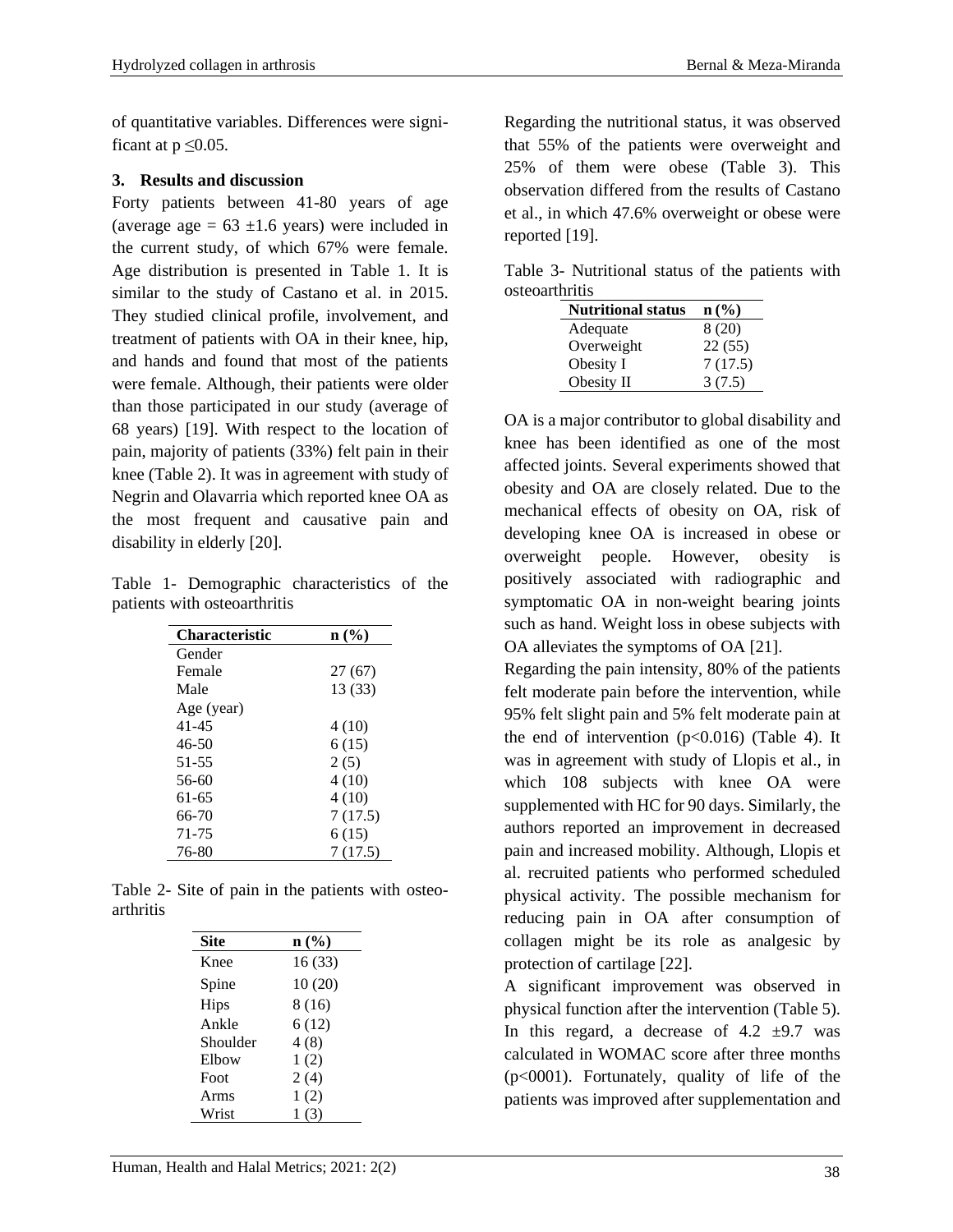our intervention affected positively and returned the functionality to the participants.

Table 4- Efficiency of hydrolyzed collagen treatment in reduction of pain intensity in the patients with osteoarthritis

|                      | <b>Pain intensity</b>      |                                     |                                   |                                  |
|----------------------|----------------------------|-------------------------------------|-----------------------------------|----------------------------------|
|                      | Slight<br>$\mathbf{n}(\%)$ | <b>Moderate</b><br>$\mathbf{n}(\%)$ | <b>Severe</b><br>$\mathbf{n}(\%)$ | <b>Total</b><br>$\mathbf{n}(\%)$ |
| Pre supplementation  | 0(0)                       | 32 (80)                             | 8(20)                             | 40 (100)                         |
| Post supplementation | 38 (95)                    | 2(5)                                |                                   | 40 (100)                         |

\*p<0.016 (Chi Cuadrado)

Table 5- Efficiency of hydrolyzed collagen treatment in physical function and risk of fall in the patients with osteoarthritis

|                     | <b>Baseline</b> | Month 3          | <b>Changes</b><br>(baseline vs.<br>month $3)$ | p-value |
|---------------------|-----------------|------------------|-----------------------------------------------|---------|
|                     |                 | <b>WOMAC</b>     |                                               |         |
| Physical function   | $29 + 13.24$    | $24.8 \pm 11.33$ | $4.2 \pm 9.7$                                 | < 0.001 |
|                     |                 | Tinetti Scale    |                                               |         |
| High risk of fall   | $17.3 \pm 2.3$  | $20.5 \pm 3.2$   | $3.2 \pm 3.1$                                 | < 0.001 |
| Moderate of fall    | $21.7 + 4.1$    | $24.8 + 4.3$     | $3.1 \pm 2.2$                                 | < 0.001 |
| Slight risk of fall | $26.7 \pm 3.5$  | $27.6 \pm 5.5$   | $0.9 \pm 1.3$                                 | 0.062   |

\*n=40; All values expressed as mean ±standard deviation; WOMAC = Western Ontario and McMaster Universities Arthritis Index.

In the study carried out by Bernard-Pineda et al., 1849 patients with OA of knee and/or hip with a minimum age of 50 years were evaluated. They used the 17-item WOMAC questionnaire to assess the patients' functional capacity, and recommended it in clinical trials for patients with OA of hip or knee. The authors concluded that the WOMAC questionnaire is one of the best tools for evaluation of functional capacity in patients with OA [23]. In accordance, Puigdellivol et al. found a decrease of approximately 10 points in subscale of the questionnaire after three months HC supplementation of patients with OA [24].

Significant reductions were observed in risks of fall assessed by the Tinetti Scale  $(3.2 \pm 3.1 \text{ score})$ reduction for high risk of fall and  $3.1 \pm 2.2$  score reduction for moderate risk of fall; p<0001). These improvements were associated with the improvement in pain intensity and physical function. Importantly, our study was the first trial to find the effect of HC consumption on risks of

fall by using the Tinetti scale that is a commonly used method for elderly. Therefore, it is also recommended for patients with OA.

The study has some limitations. Firstly, it was not placebo controlled. Secondly, despite the sufficient subjects undertaken for the study and finding the beneficial effects of HC on OAderived pain, three months interval is not enough for monitoring the patients affected by OA. Therefore, further long-term studies with a large sample size may be needed to better clarify the effect of HC supplementation on locomotor functions. Thirdly, we did not monitor the patients' daily diet, which might affect knee-joint functions. Finally, the capsules contained additional ingredients other than HC. Thus, further studies are needed to clarify contribution of each ingredient in the results.

No adverse effect was experienced by the patients during the intervention. It suggests that HC is a safe dietary supplement for human daily use.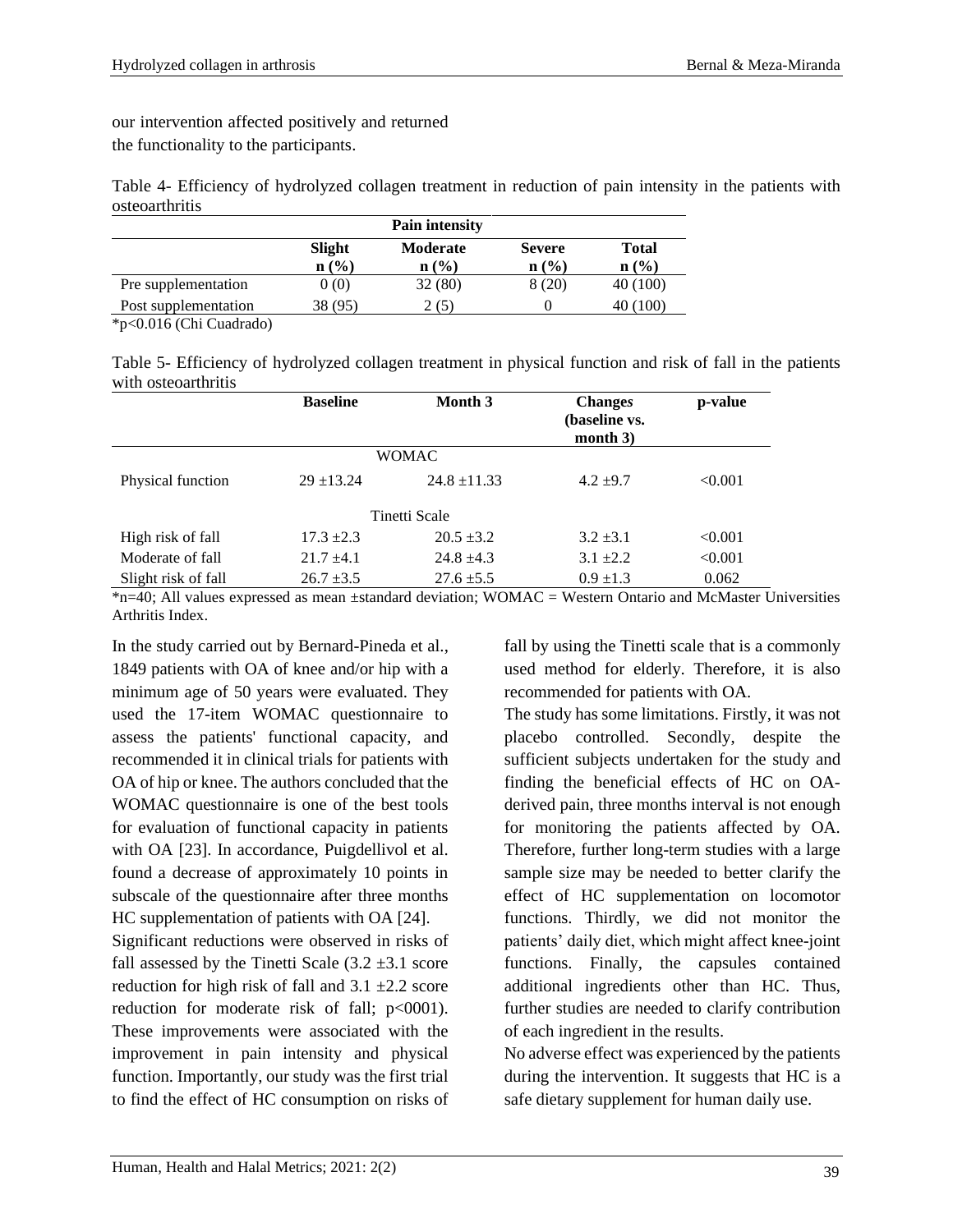## **4. Conclusion**

HC supplementation is safe for elderly and patients with OA. It also is effective in reduction of articular pain and improving locomotor functions and quality of life in individuals with OA. Administration of HC together with other therapies help mitigation of OA symptoms in the patients. Importantly, majority of the patients studied in our trial suffered from overweight, obesity I, and obesity II. They should be undertaken by nutritionists to lose weight and improve their nutritional status to avoid aggravation of OA symptoms.

### **5. Conflict of interest**

The authors declare that they have no conflict of interest.

### **6. Acknowledgements**

Special thanks to the doctors and nurses of the military hospital who contributed to the trial by diagnosis, follow-up, and evaluation of the variables before and after intervention.

#### **References**

1. Rodriguez-Fontenla C, Gonzalez A. Genetica de la artrosis. Reumatología Clinica. 2015; 11(1): 33-40. <http://doi.org/10.1016/j.reuma.2014.05.004>

2. Teichtahl AJ, Wang Y, Wluka AE, Cicuttini FM. Obesity and knee osteoarthritis: new insights provided by body composition studies. Obesity. 2008; 16(2): 232-240.

http://doi.org[/10.1038/oby.2007.30](https://doi.org/10.1038/oby.2007.30)

3. Messier SP, Gutekunst DJ, Davis C, DeVita P. Weight loss reduces knee-joint loads in overweight and obese older adults with knee osteoarthritis. Arthritis and Rheumatism. 2005; 52: 2026-2032. <https://doi.org/10.1002/art.21139>

4. Aaboe J, Bliddal H, Messier SP, Alkjaer T, Henriksen M. Effects of an intensive weight loss program on knee joint loading in obese adults with knee osteoarthritis. Osteoarthritis and Cartilage. 2011; 19: 822-828.

<https://doi.org/10.1016/j.joca.2011.03.006>

5. Berry PA, Wluka AE, Davies-Tuck ML, Wang Y, Strauss BJ, Dixon JB, et al. The relationship between body composition and structural changes at the knee. Rheumatology (Oxford). 2010; 49: 2362-2369. <https://doi.org/10.1093/rheumatology/keq255>

6. Yusuf E, Nelissen RG, Ioan-Facsinay A, Stojanovic-Susulic V, DeGroot J, van Osch G, et al. Association between weight or body mass index and hand osteoarthritis: a systematic review. Annals of the Rheumatic Diseases. 2010; 69: 761-765. <https://doi.org/10.1136/ard.2008.106930>

7. Lane NE, Brandt K, Hawker G, Peeva E, Schreyer E, Tsuji W, et al. OARSI-FDA initiative: defining the disease state of osteoarthritis. Osteoarthritis Cartilage. 2011; 19(5): 478-482.

<https://doi.org/10.1016/j.joca.2010.09.013>

8. Vos T, Flaxman AD, Naghavi M, Lozano R, Michaud C, Ezzati M, et al. Years lived with disability (YLDs) for 1160 sequelae of 289 diseases and injuries 1990-2010: a systematic analysis for the Global Burden of Disease Study 2010. Lancet. 2012; 380(9859): 2163-2196.

[https://doi.org/10.1016/S0140-6736\(12\)61729-2](https://doi.org/10.1016/S0140-6736(12)61729-2)

9. Dieppe PA, Lohmander LS. Pathogenesis and management of pain in osteoarthritis. Lancet. 2005; 365: 965–973.

[https://doi.org/10.1016/S0140-6736\(05\)71086-2](https://doi.org/10.1016/S0140-6736(05)71086-2)

10.Roux CH. Tratamiento medico de la artrosis. EMC- Aparato Locomotor. 2017; 50(2): 1-13. [http://dx.doi.org/10.1016/S1286-935X\(17\)84322-7](http://dx.doi.org/10.1016/S1286-935X(17)84322-7)

11. Salazar-Guzman I, Garfias-Rosas JBRW. Mejoria clinica y de la calidad de vida a la aplicacion de hilano GF-20 y colageno-PVP en pacientes con artrosis de rodilla. Revista de Especialidades Quirurgicas. 2017; 22(1): 14-21.

12. Figueres Juher T, Bases Perez E. Revision de los efectos beneficiosos de la ingesta de colageno hidrolizado sobre la salud osteoarticular y el envejecimiento dermico. Nutricion Hospitalaria. 2015; 32(1): 62-66.

<http://doi.org/10.3305/nh.2015.32.sup1.9482>

13. Gandia L. Colageno hidrolizado para el tratamiento de la osteoartritis. Actualidad en Farmacología y Terapeutica. 2018; 16(3): 170-185.

14. World Medical Association. World Medical Association Declaration of Helsinki: ethical principles for medical research involving human subjects. JAMA. 2013 Nov 27; 310(20): 2191-2194. <http://doi.org/10.1001/jama.2013.281053>

15. Weir CB, Jan A. BMI classification percentile and cut off points. Last update 29 June 2021. Available at: <https://www.ncbi.nlm.nih.gov/books/NBK541070/>

16. Reed MD, Van Nostran W. Assessing pain intensity with the visual analog scale: a plea for